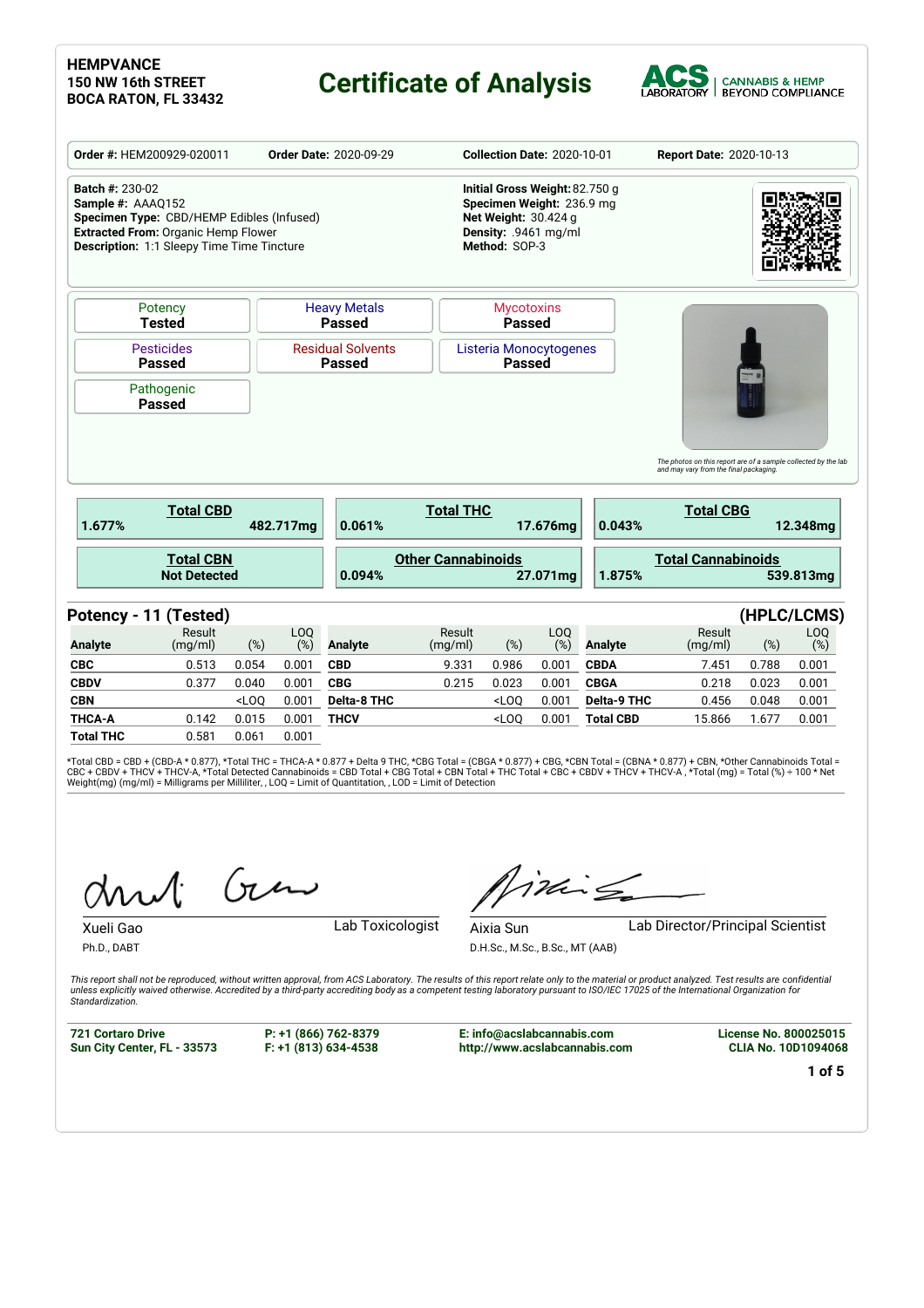## **Certificate of Analysis**



| Order #: HEM200929-020011                                                                                                                                                                   | <b>Order Date: 2020-09-29</b> | <b>Collection Date: 2020-10-01</b>                                                                                             | <b>Report Date: 2020-10-13</b> |
|---------------------------------------------------------------------------------------------------------------------------------------------------------------------------------------------|-------------------------------|--------------------------------------------------------------------------------------------------------------------------------|--------------------------------|
| <b>Batch #: 230-02</b><br>Sample #: AAAQ152<br>Specimen Type: CBD/HEMP Edibles (Infused)<br><b>Extracted From: Organic Hemp Flower</b><br><b>Description: 1:1 Sleepy Time Time Tincture</b> |                               | Initial Gross Weight: 82.750 g<br>Specimen Weight: 236.9 mg<br>Net Weight: $30.424$ g<br>Density: .9461 mg/ml<br>Method: SOP-3 |                                |

| <b>Heavy Metals (Passed)</b> |                          |                 |              |                |                          |                 |               |                |                          |                                 | $(ICP-MS)$   |
|------------------------------|--------------------------|-----------------|--------------|----------------|--------------------------|-----------------|---------------|----------------|--------------------------|---------------------------------|--------------|
| <b>Analyte</b>               | Action<br>Level<br>(ppb) | Result<br>(ppb) | LOO<br>(ppb) | <b>Analyte</b> | Action<br>Level<br>(ppb) | Result<br>(ppb) | LOO.<br>(ppb) | <b>Analyte</b> | Action<br>Level<br>(ppb) | Result<br>(ppb)                 | LOO<br>(ppb) |
| Arsenic (As)                 | 1500                     | $<$ LOO         | 100          | Cadmium (Cd)   | 500                      | $<$ LOO         | 100           | Lead (Pb)      | 500                      | <loo< th=""><th>100</th></loo<> | 100          |
| Mercury (Hg)                 | 3000                     | $<$ LOO         | 100          |                |                          |                 |               |                |                          |                                 |              |

(ppb) = Parts per Billion, (ppb) = (µg/kg), , LOQ = Limit of Quantitation

| <b>Mycotoxins (Passed)</b> |                          |                 |              |                     |                          |                 |              |                     |                          |                              | (LCMS/API/GCMS) |
|----------------------------|--------------------------|-----------------|--------------|---------------------|--------------------------|-----------------|--------------|---------------------|--------------------------|------------------------------|-----------------|
| <b>Analyte</b>             | Action<br>Level<br>(ppb) | Result<br>(ppb) | LOO<br>(ppb) | <b>Analyte</b>      | Action<br>Level<br>(ppb) | Result<br>(ppb) | LOO.<br>(ppb | <b>Analyte</b>      | Action<br>Level<br>(ppb) | Result<br>(ppb)              | LOQ<br>(ppb)    |
| <b>Aflatoxin B1</b>        | 20                       | $<$ LOO         |              | <b>Aflatoxin B2</b> | 20                       | $<$ LOO         |              | <b>Aflatoxin G1</b> | 20                       | <loo< th=""><th></th></loo<> |                 |
| <b>Aflatoxin G2</b>        | 20                       | $<$ LOO         |              | <b>Ochratoxin A</b> | 20                       | $<$ LOO         | 12           |                     |                          |                              |                 |

(ppb) = Parts per Billion, (ppb) = (µg/kg), , LOQ = Limit of Quantitation

Gen

Xueli Gao **Lab Toxicologist** Ph.D., DABT

This

Aixia Sun Lab Director/Principal Scientist

D.H.Sc., M.Sc., B.Sc., MT (AAB)

This report shall not be reproduced, without written approval, from ACS Laboratory. The results of this report relate only to the material or product analyzed. Test results are confidential<br>unless explicitly waived otherwi *Standardization.*

**721 Cortaro Drive Sun City Center, FL - 33573** **P: +1 (866) 762-8379 F: +1 (813) 634-4538**

**E: info@acslabcannabis.com http://www.acslabcannabis.com** **License No. 800025015 CLIA No. 10D1094068**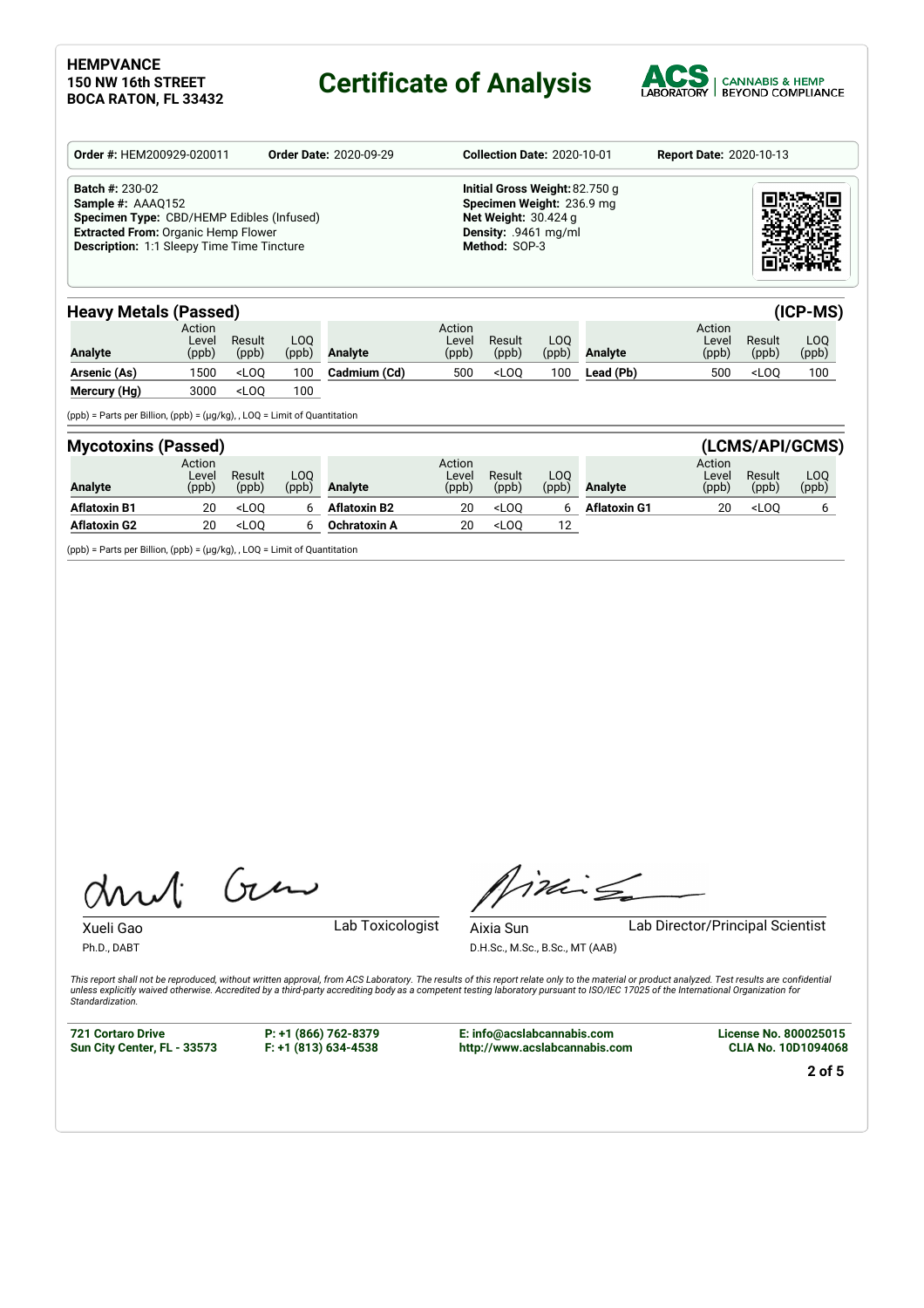## **Certificate of Analysis**



**Order #:** HEM200929-020011 **Order Date:** 2020-09-29 **Collection Date:** 2020-10-01 **Report Date:** 2020-10-13

**Batch #:** 230-02 **Sample #:** AAAQ152 **Specimen Type:** CBD/HEMP Edibles (Infused) **Extracted From:** Organic Hemp Flower **Description:** 1:1 Sleepy Time Time Tincture

**Initial Gross Weight:**82.750 g **Specimen Weight:** 236.9 mg **Net Weight:** 30.424 g **Density:** .9461 mg/ml **Method:** SOP-3



### **Pesticides FL V4 (Non-Inhalable) (Passed) (LCMS/API/GCMS)**

|                            | Action<br>Level | Result  | L <sub>O</sub> O |                        | Action<br>Level | Result                                                                                                | LO <sub>O</sub> |                              | Action<br>Level | Result  | LO <sub>O</sub> |
|----------------------------|-----------------|---------|------------------|------------------------|-----------------|-------------------------------------------------------------------------------------------------------|-----------------|------------------------------|-----------------|---------|-----------------|
| Analyte                    | (ppb)           | (ppb)   | (ppb)            | <b>Analyte</b>         | (ppb)           | (ppb)                                                                                                 | (ppb)           | <b>Analyte</b>               | (ppb)           | (ppb)   | (ppb)           |
| Abamectin                  | 300             | $<$ LOO | 28.23            | <b>Acephate</b>        | 3000            | $<$ LOO                                                                                               | 30              | Acequinocyl                  | 2000            | $<$ LOO | 48              |
| Acetamiprid                | 3000            | $<$ LOO | 30               | <b>Aldicarb</b>        | 100             | $<$ LOO                                                                                               | 30              | Azoxystrobin                 | 3000            | $<$ LOO | 10              |
| <b>Bifenazate</b>          | 3000            | $<$ LOO | 30               | <b>Bifenthrin</b>      | 500             | $<$ LOQ                                                                                               | 30              | <b>Boscalid</b>              | 3000            | $<$ LOO | 10              |
| Captan                     | 3000            | $<$ LOO | 30               | Carbarvl               | 500             | $<$ LOO                                                                                               | 10              | Carbofuran                   | 100             | $<$ LOO | 10              |
| <b>Chlorantraniliprole</b> | 3000            | $<$ LOQ | 10               | Chlordane              | 100             | $<$ LOO                                                                                               | 10              | Chlorfenapyr                 | 100             | $<$ LOO | 30              |
| Chlormequat                |                 |         |                  | <b>Chlorpyrifos</b>    | 100             | $<$ LOO                                                                                               | 30              | <b>Clofentezine</b>          | 500             | $<$ LOO | 30              |
| <b>Chloride</b>            | 3000            | $<$ LOQ | 10               | Coumaphos              | 100             | $<$ LOQ                                                                                               | 48              | Cyfluthrin                   | 1000            | $<$ LOO | 30              |
| Cypermethrin               | 1000            | $<$ LOO | 30               | <b>Daminozide</b>      | 100             | $<$ LOO                                                                                               | 30              | <b>Diazinon</b>              | 200             | $<$ LOO | 30              |
| <b>Dichlorvos</b>          | 100             | $<$ LOO | 30               | <b>Dimethoate</b>      | 100             | $<$ LOO                                                                                               | 30              | Dimethomorph                 | 3000            | $<$ LOO | 48              |
| <b>Ethoprophos</b>         | 100             | $<$ LOO | 30               | <b>Etofenprox</b>      | 100             | <loq< th=""><th>30</th><th>Etoxazole</th><th>1500</th><th><math>&lt;</math>LOO</th><th>30</th></loq<> | 30              | Etoxazole                    | 1500            | $<$ LOO | 30              |
| Fenhexamid                 | 3000            | $<$ LOO | 10               | Fenoxycarb             | 100             | $<$ LOO                                                                                               | 30              | Fenpyroximate                | 2000            | $<$ LOO | 30              |
| <b>Fipronil</b>            | 100             | $<$ LOO | 30               | <b>Flonicamid</b>      | 2000            | $<$ LOQ                                                                                               | 30              | <b>Fludioxonil</b>           | 3000            | $<$ LOO | 48              |
| Hexythiazox                | 2000            | $<$ LOO | 30               | <b>Imazalil</b>        | 100             | $<$ LOO                                                                                               | 30              | Imidacloprid                 | 3000            | $<$ LOO | 30              |
| <b>Kresoxim Methyl</b>     | 1000            | $<$ LOO | 30               | <b>Malathion</b>       | 2000            | $<$ LOO                                                                                               | 30              | <b>Metalaxvl</b>             | 3000            | $<$ LOO | 10              |
| <b>Methiocarb</b>          | 100             | $<$ LOO | 30               | Methomyl               | 100             | $<$ LOO                                                                                               | 30              | methyl-Parathion             | 100             | $<$ LOO | 10              |
| <b>Mevinphos</b>           | 100             | $<$ LOQ | 10               | <b>Myclobutanil</b>    | 3000            | $<$ LOQ                                                                                               | 30              | <b>Naled</b>                 | 500             | $<$ LOQ | 30              |
| Oxamyl                     | 500             | $<$ LOQ | 30               | Paclobutrazol          | 100             | $<$ LOQ                                                                                               | 30              | Pentachloronitrobenz-<br>ene | 200             | $<$ LOO | 10              |
| Permethrin                 | 1000            | $<$ LOO | 30               | <b>Phosmet</b>         | 200             | $<$ LOO                                                                                               | 30              | Piperonylbutoxide            | 3000            | $<$ LOO | 30              |
| <b>Prallethrin</b>         | 400             | $<$ LOO | 30               | Propiconazole          | 1000            | $<$ LOO                                                                                               | 30              | Propoxur                     | 100             | $<$ LOO | 30              |
| <b>Pyrethrins</b>          | 1000            | $<$ LOO | 30               | Pvridaben              | 3000            | $<$ LOO                                                                                               | 30              | <b>Spinetoram</b>            | 3000            | $<$ LOO | 10              |
| Spinosad                   | 3000            | $<$ LOO | 30               | <b>Spiromesifen</b>    | 3000            | $<$ LOO                                                                                               | 30              | <b>Spirotetramat</b>         | 3000            | $<$ LOO | 30              |
| <b>Spiroxamine</b>         | 100             | $<$ LOQ | 30               | Tebuconazole           | 1000            | $<$ LOQ                                                                                               | 30              | <b>Thiacloprid</b>           | 100             | $<$ LOO | 30              |
| Thiamethoxam               | 1000            | $<$ LOO | 30               | <b>Trifloxystrobin</b> | 3000            | $<$ LOO                                                                                               | 30              |                              |                 |         |                 |

(ppb) = Parts per Billion, (ppb) = (µg/kg), , LOQ = Limit of Quantitation

Gen

Xueli Gao **Lab Toxicologist** 

Ph.D., DABT

Aixia Sun Lab Director/Principal Scientist

inis

D.H.Sc., M.Sc., B.Sc., MT (AAB)

This report shall not be reproduced, without written approval, from ACS Laboratory. The results of this report relate only to the material or product analyzed. Test results are confidential<br>unless explicitly waived otherwi *Standardization.*

**721 Cortaro Drive Sun City Center, FL - 33573**

**P: +1 (866) 762-8379 F: +1 (813) 634-4538**

**E: info@acslabcannabis.com http://www.acslabcannabis.com** **License No. 800025015 CLIA No. 10D1094068**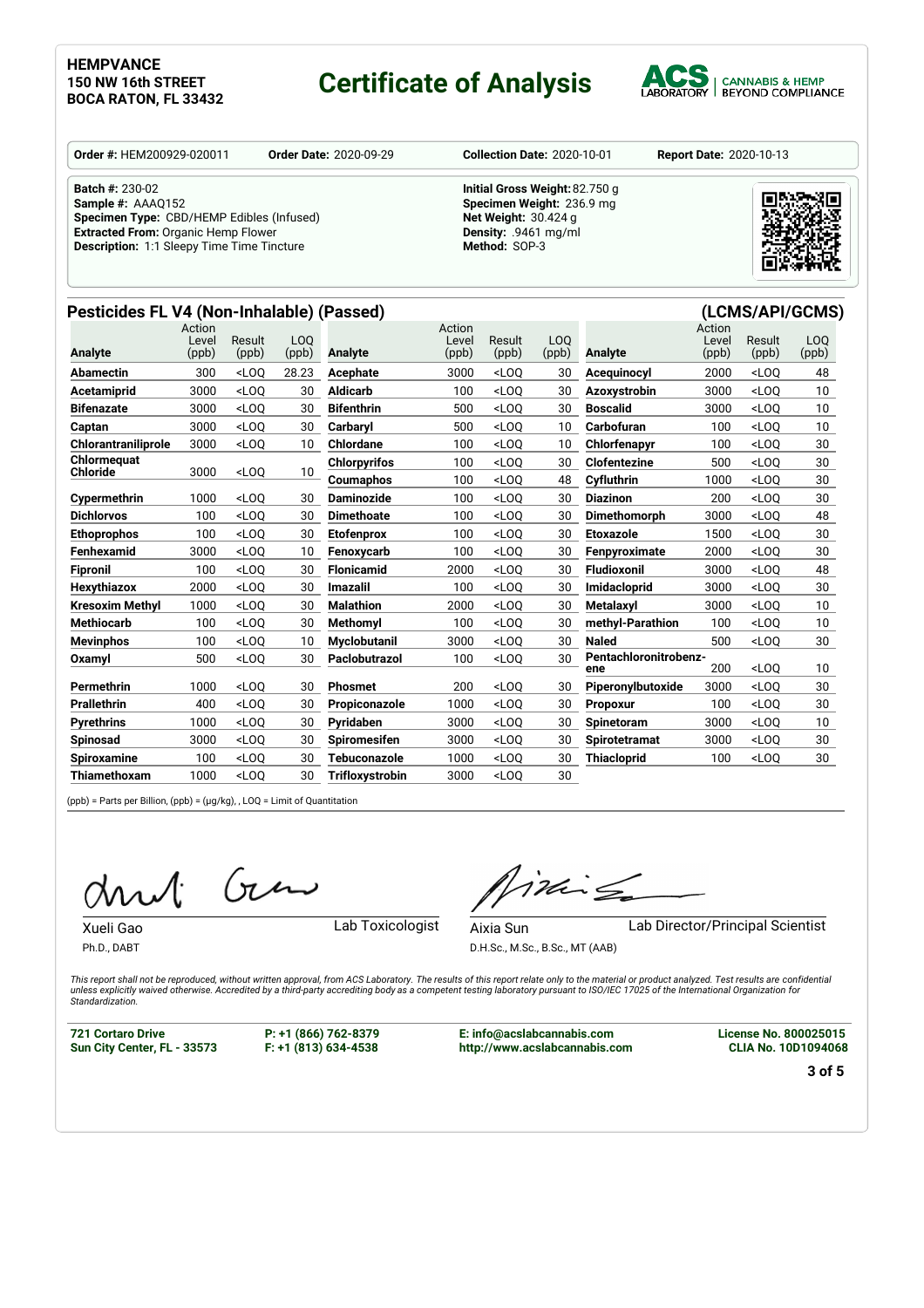## **Certificate of Analysis**



| <b>Order #: HEM200929-020011</b><br><b>Order Date: 2020-09-29</b>                                                                                                                           | <b>Collection Date: 2020-10-01</b>                                                                                                  | <b>Report Date: 2020-10-13</b> |
|---------------------------------------------------------------------------------------------------------------------------------------------------------------------------------------------|-------------------------------------------------------------------------------------------------------------------------------------|--------------------------------|
| <b>Batch #: 230-02</b><br>Sample #: AAAQ152<br>Specimen Type: CBD/HEMP Edibles (Infused)<br><b>Extracted From: Organic Hemp Flower</b><br><b>Description: 1:1 Sleepy Time Time Tincture</b> | Initial Gross Weight: 82.750 g<br>Specimen Weight: 236.9 mg<br><b>Net Weight: 30.424 g</b><br>Density: .9461 mg/ml<br>Method: SOP-3 |                                |

### **Residual Solvents (CBD) (Passed) (GC/GCMS)**

| Analyte               | Action<br>Level<br>(ppm) | Result<br>(ppm) | LOO<br>(ppm) | <b>Analyte</b>       | Action<br>_evel<br>(ppm) | Result<br>(ppm) | L <sub>0</sub><br>(ppm) | <b>Analyte</b>      | Action<br>_evel<br>(ppm) | Result<br>(ppm)                  | LOO<br>(ppm) |
|-----------------------|--------------------------|-----------------|--------------|----------------------|--------------------------|-----------------|-------------------------|---------------------|--------------------------|----------------------------------|--------------|
| $1,1-$                |                          |                 |              | -2, ا                |                          |                 |                         | Acetone             | 5000                     | $<$ LOO                          | 2.08         |
| <b>Dichloroethene</b> | 8                        | $<$ LOO         | 0.16         | dichloroethane       | 5                        | $<$ LOO         | 0.04                    | <b>Acetonitrile</b> | 410                      | $<$ LOO                          | 1.17         |
| <b>Benzene</b>        | 2                        | $<$ LOO         | 0.02         | <b>Butanes</b>       | 2000                     | $<$ LOO         | 2.5                     | Chloroform          | 60                       | $<$ LOQ                          | 0.04         |
| <b>Ethanol</b>        | 5000                     | $<$ LOO         | 2.78         | <b>Ethyl Acetate</b> | 5000                     | $<$ LOO         | 1.11                    | <b>Ethyl Ether</b>  | 5000                     | $<$ LOO                          | 1.39         |
| <b>Ethylene Oxide</b> | 5                        | $<$ LOO         | 0.1          | Heptane              | 5000                     | $<$ LOO         | 1.39                    | <b>Hexane</b>       | 290                      | $<$ LOO                          | 1.17         |
| Isopropyl alcohol     | 500                      | $<$ LOO         | 39،،         | <b>Methanol</b>      | 3000                     | $<$ LOO         | 0.69                    | <b>Methylene</b>    |                          |                                  |              |
|                       |                          |                 |              |                      |                          |                 |                         | chloride            | 600                      | $<$ LOO                          | 2.43         |
| Pentane               | 5000                     | $<$ LOO         | 2.08         | <b>Propane</b>       | 2100                     | $<$ LOO         | 5.83                    | <b>Toluene</b>      | 890                      | <loq< th=""><th>2.92</th></loq<> | 2.92         |
| <b>Total Xylenes</b>  | 2170                     | $<$ LOO         | 2.92         | Trichloroethylene    | 80                       | $<$ LOQ         | 0.49                    |                     |                          |                                  |              |

(ppm) = Parts per Million, (ppm) = (µg/g), , LOQ = Limit of Quantitation

### **Listeria Monocytogenes (Passed) (qPCR)**

| <b>Analyte</b>       | Result  |
|----------------------|---------|
| Listeria             | Absence |
| <b>Monocytogenes</b> | in 1a   |

Gen

Xueli Gao **Lab Toxicologist** Ph.D., DABT

Timing

Aixia Sun Lab Director/Principal Scientist

D.H.Sc., M.Sc., B.Sc., MT (AAB)

This report shall not be reproduced, without written approval, from ACS Laboratory. The results of this report relate only to the material or product analyzed. Test results are confidential<br>unless explicitly waived otherwi *Standardization.*

**721 Cortaro Drive Sun City Center, FL - 33573** **P: +1 (866) 762-8379 F: +1 (813) 634-4538**

**E: info@acslabcannabis.com http://www.acslabcannabis.com** **License No. 800025015 CLIA No. 10D1094068**